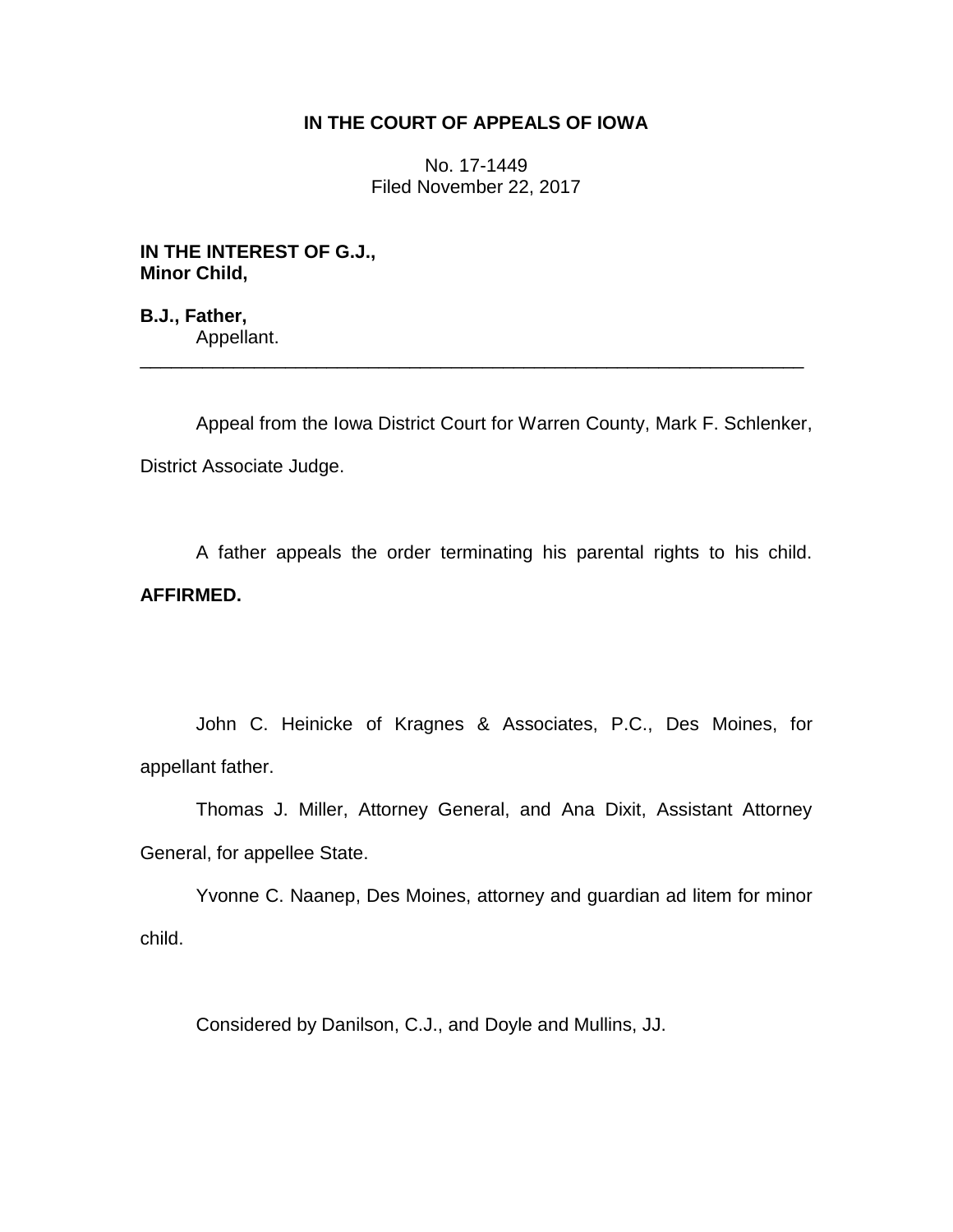## **PER CURIAM.**

A father appeals from the order terminating his parental rights to his child, G.J., born in March 2014, pursuant to Iowa Code section 232.116(1)(b), (e), (h), and (*l*) (2017). The father concedes there is clear and convincing evidence supporting termination of his rights under each statutory provision. He acknowledges he has unresolved substance-abuse, mental-health, and domestic-violence issues, and he has no stable job or housing. He seeks additional time to address these barriers to being a safe parent. The father contends termination of his rights is not in the child's best interests, and the bond between father and child should preclude termination.

On our de novo review, *see In re A.M.*, 843 N.W.2d 100, 110 (Iowa 2014), we conclude additional time is not warranted. *See* Iowa Code § 232.104(2)(b) (requiring that before a court may grant an extension, it must make a determination the need for removal will no longer exist at the end of the extension). The three-year-old child has been adjudicated a child in need of assistance, has been out of the father's custody for more than the statutory time period, and cannot be returned at present. *See id.* § 232.116(1)(h). The father has not seen the child since February 2017 and concedes he has essentially abandoned the child. *See id.* § 232.116(1)(b).

Giving "primary consideration to the child's safety, to the best placement for furthering the long-term nurturing and growth of the child, and to the physical, mental, and emotional condition and needs of the child," *see id.* §232.116(2), we conclude that terminating the father's parental rights is in the child's best interest. The child is doing well in his preadoptive foster home. We will not deprive this

2